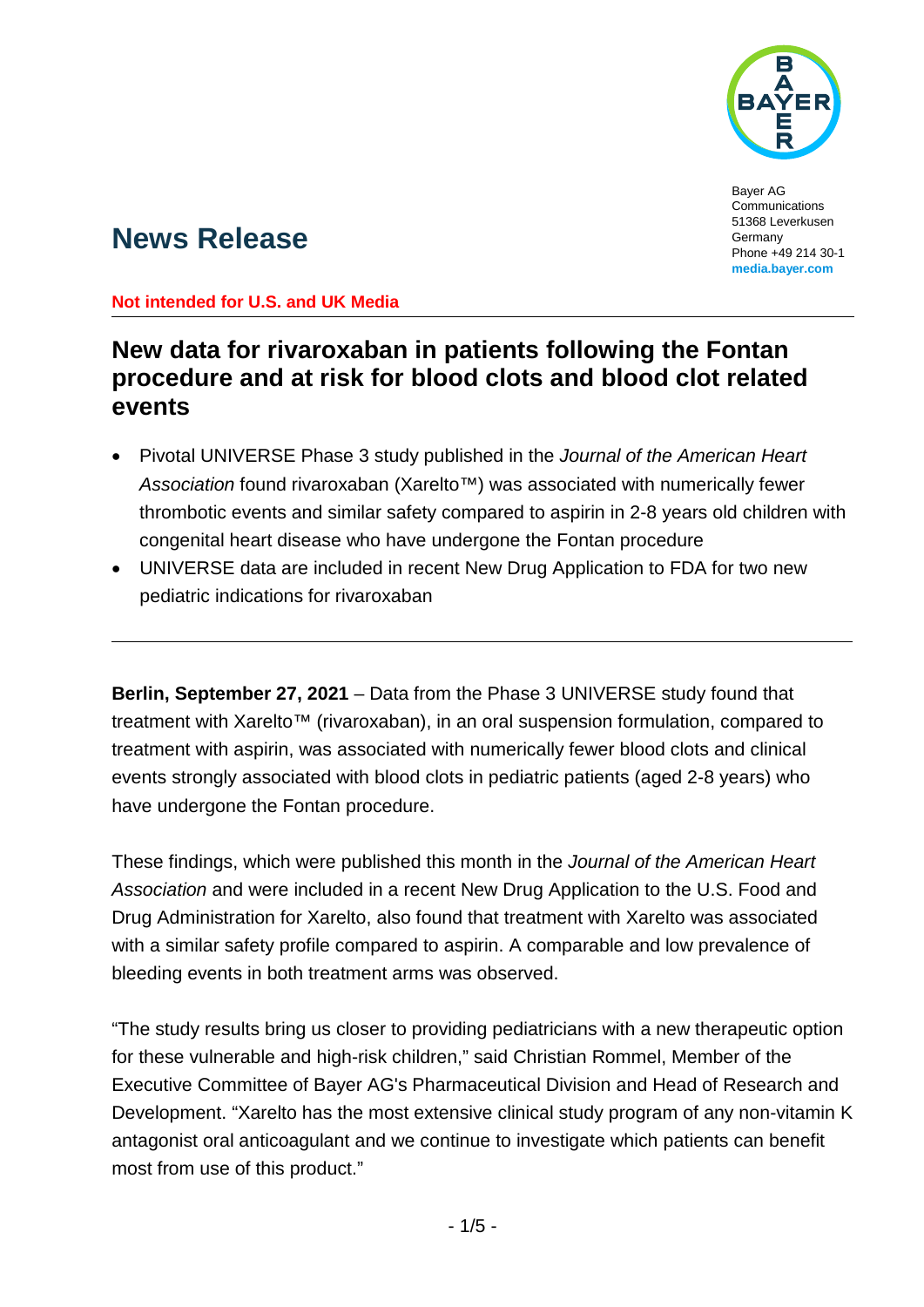Children with congenital heart disease who undergo the Fontan procedure often face significant morbidity and mortality stemming from thrombotic events, especially during the critical 3-to-12-month period following the procedure. Aspirin and older anticoagulants like heparin and vitamin K antagonists (VKAs) have been the most commonly used thromboprophylaxis agents following the Fontan procedure, although lacking health authority approval for this use. However, these antithrombotics have proved problematic in the pediatric setting because of food and drug interactions, parenteral administration, or due to a lack of data from controlled clinical trials recommending optimal dosing or regimen.

"For years, health care providers have had limited options to help reduce the occurrence of potentially fatal thrombotic events that often occur in young children following the Fontan procedure," said Brian W. McCrindle, M.D., MPH, Pediatric Cardiologist at the Hospital for Sick Children in Toronto. "We now not only have data suggesting that rivaroxaban has a similar positive effect and safety as aspirin, but we also have identified an age-appropriate formulation with precise weight-based dosing to help manage our young patients during a critical time."

#### **About the UNIVERSE study**

A randomized, multicenter, open-label, active controlled, two-part, Phase 3 study, UNIVERSE examined the use of a novel, oral liquid suspension Xarelto formulation in children 2-8 years old with single ventricle physiology who had the Fontan procedure within four months prior to enrollment. From November 2016 to June 2019, a total of 112 participants were enrolled across 35 sites in 10 countries.

The primary safety outcome was major bleeding events according to the International Society on Thrombosis and Haemostasis (ISTH). The secondary safety outcomes were clinically relevant non-major bleeding and trivial (minimal) bleeding events. The primary efficacy outcome was any thrombotic event (venous or arterial) defined as the appearance of a new thrombotic burden within the cardiovascular system noted on either routine surveillance of clinically indicated imaging, or the occurrence of a clinical event known to be strongly associated with thrombus (e.g., stroke or pulmonary embolism). The study was not powered for efficacy outcomes.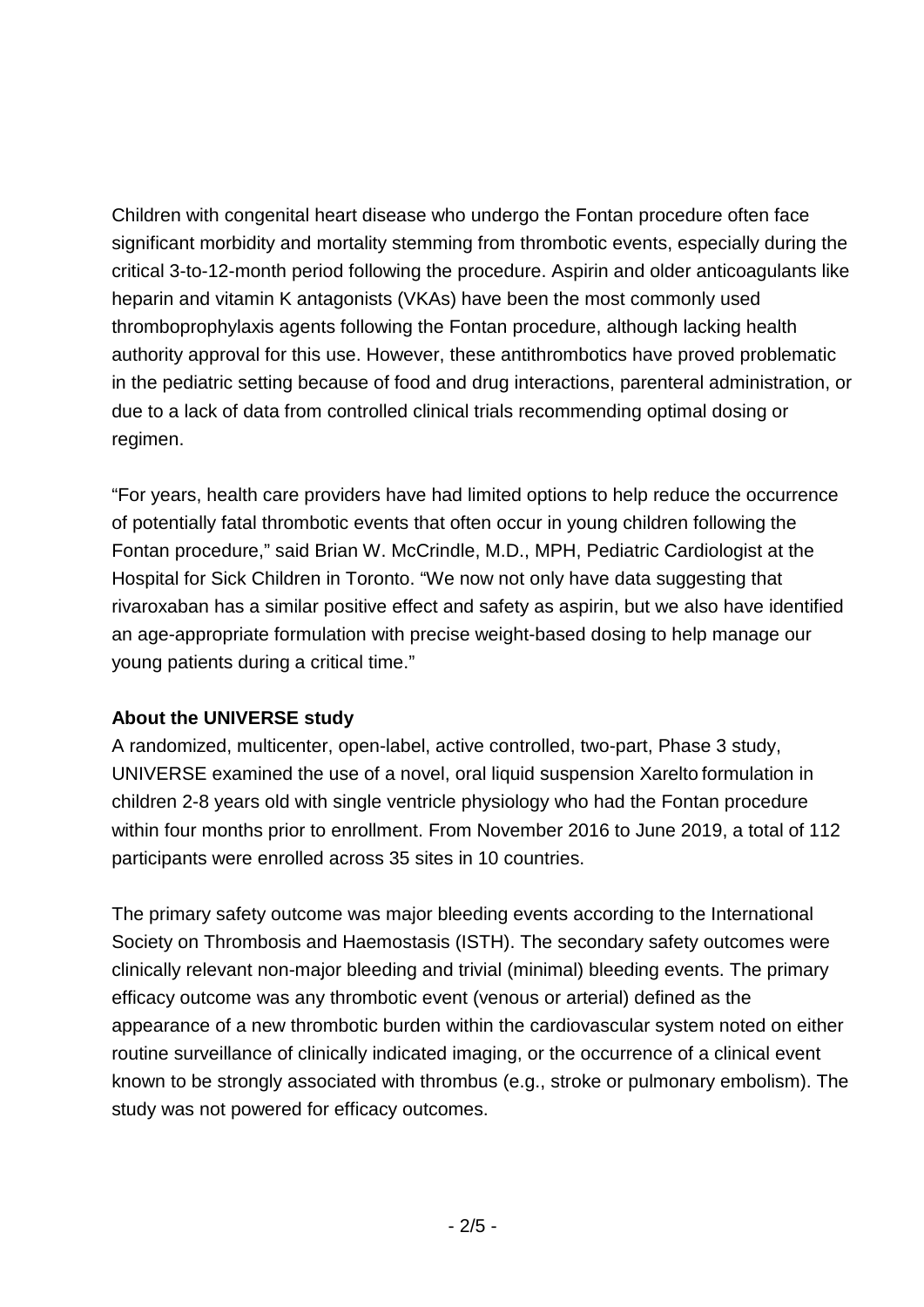### **About Rivaroxaban (Xarelto™)**

Rivaroxaban is the most broadly indicated non-vitamin K antagonist oral anticoagulant (NOAC) worldwide and is marketed under the brand name Xarelto. Xarelto is approved for more venous and arterial thromboembolic (VAT) conditions than any other NOAC:

• The prevention of stroke and systemic embolism in adult patients with non-valvular atrial fibrillation (AF) with one or more risk factors

- The treatment of pulmonary embolism (PE) in adults
- The treatment of deep vein thrombosis (DVT) in adults
- The prevention of recurrent PE and/or DVT in adults
- The prevention of venous thromboembolism (VTE) in adult patients undergoing elective hip replacement surgery
- The prevention of VTE in adult patients undergoing elective knee replacement surgery

• The prevention of atherothrombotic events after an Acute Coronary Syndrome in adult patients with elevated cardiac biomarkers when co-administered with acetylsalicylic acid (ASA) alone or with ASA plus clopidogrel or ticlopidine

• The prevention of atherothrombotic events in adult patients with coronary artery disease (CAD) or symptomatic peripheral artery disease (PAD) at high risk for ischaemic events when co-administered with acetylsalicylic acid (ASA)

• Treatment of venous thromboembolism (VTE) and prevention of VTE recurrence in children and adolescents aged less than 18 years after at least 5 days of initial parenteral anticoagulation treatment

Xarelto is approved in more than 130 countries, although the approved labelling, including the number of indications may differ from country to country. Since launch in 2008, more than 91 million patients have been treated.

Rivaroxaban was discovered by Bayer, and is being jointly developed with Janssen Research & Development, LLC. Xarelto is marketed outside the U.S. by Bayer and in the U.S. by Janssen Pharmaceuticals, Inc. (Janssen Research & Development, LLC and Janssen Pharmaceuticals, Inc. are part of the Janssen Pharmaceutical Companies of Johnson & Johnson).

Anticoagulant medicines are therapies used to prevent or treat serious illnesses and potentially life-threatening conditions. Before initiating treatment with anticoagulant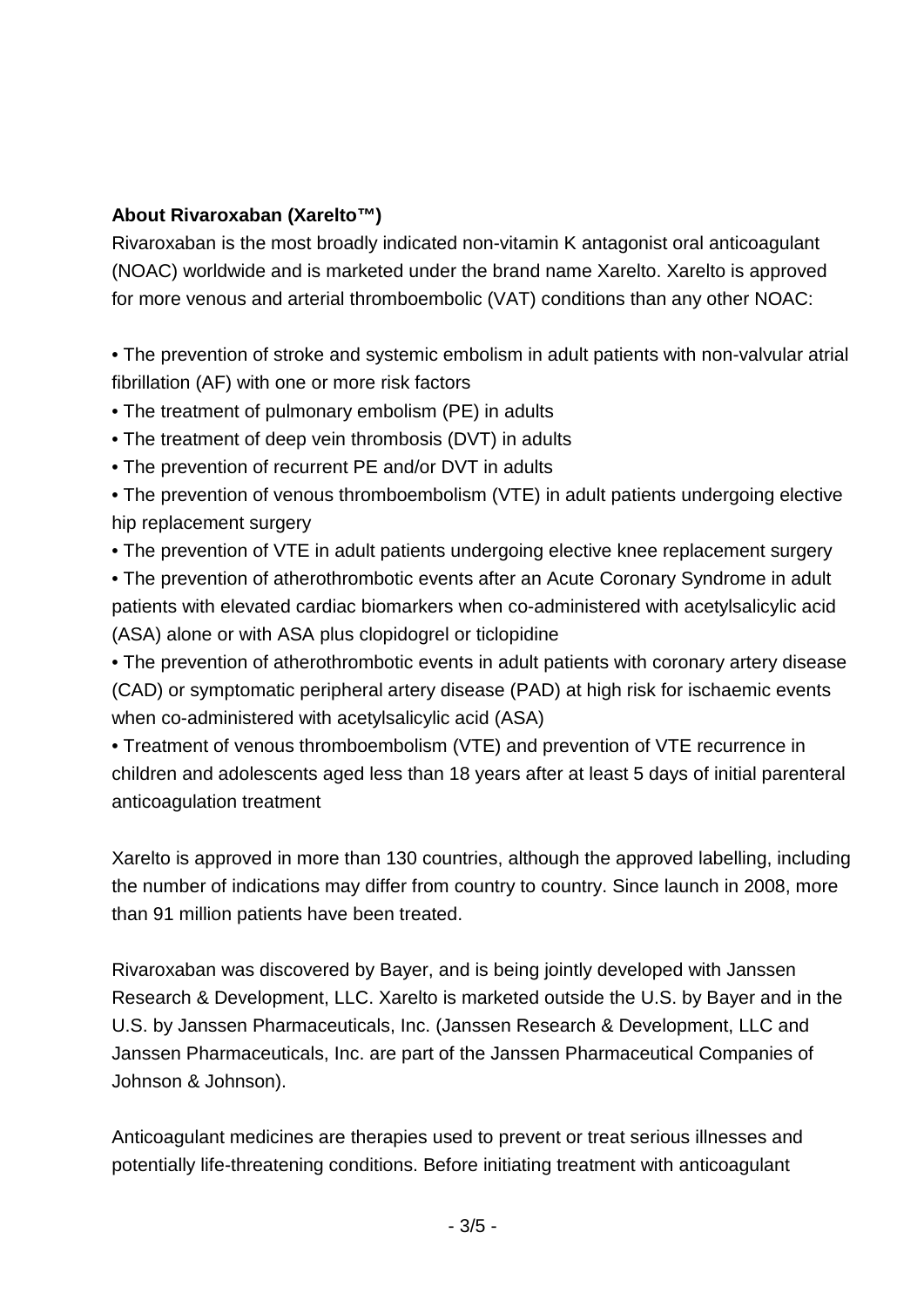medicines, physicians should carefully assess the benefit and risk for the individual patient.

Responsible use of Xarelto is a very high priority for Bayer, and the company has developed a Prescribers Guide for physicians and a Xarelto Patient Card for patients to support best practice.

To learn more about thrombosis, please visit [www.thrombosisadviser.com](http://www.thrombosisadviser.com/) and [www.vascularadviser.com](http://www.vascularadviser.com/)

To learn more about Xarelto, please visit [www.xarelto.com](http://www.xarelto.com/)

#### **About Bayer**

Bayer is a global enterprise with core competencies in the life science fields of health care and nutrition. Its products and services are designed to help people and planet thrive by supporting efforts to master the major challenges presented by a growing and aging global population. Bayer is committed to drive sustainable development and generate a positive impact with its businesses. At the same time, the Group aims to increase its earning power and create value through innovation and growth. The Bayer brand stands for trust, reliability and quality throughout the world. In fiscal 2020, the Group employed around 100,000 people and had sales of 41.4 billion euros. R&D expenses before special items amounted to 4.9 billion euros. For more information, go to [www.bayer.com.](http://www.bayer.com/)

Contact for media inquiries: **Richard Breum, phone +49 30 468-17112** Email: [richard.breum@bayer.com](mailto:richard.breum@bayer.com)

Find more information at<https://pharma.bayer.com/> Follow us on Facebook: [www.facebook.com/bayer](http://www.facebook.com/bayer) Follow us on Twitter: [@BayerPharma](https://twitter.com/bayerpharma)